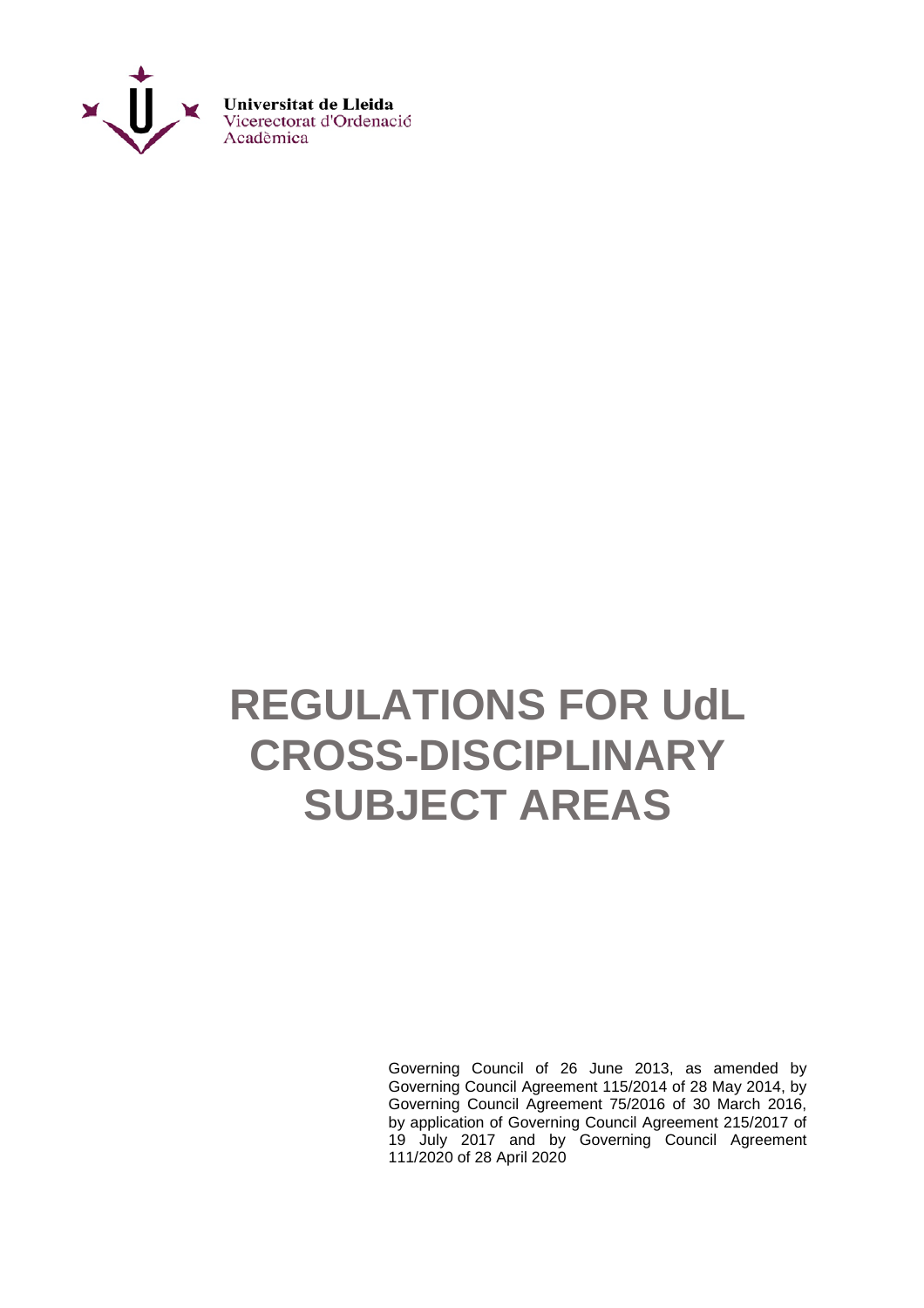## **1. JUSTIFICATION AND SCOPE OF APPLICATION**

The student's integral education is one of the basic functions of universities. A university must train good professionals in different branches of knowledge while facilitating the students' intellectual and personal development based on certain values and a capacity for critical reflection to enable them to interact with the society of which they form part as citizens. In this respect, university institutions must be able to offer knowledge and strengthen skills of a cross-disciplinary education nature that are useful to all students, regardless of the degree they are taking.

Royal Decree 1393/2007, of 29 October, amended by Royal Decree 861/2010, of 2 July, establishing the regulation of official university studies, already includes that philosophy with regard to cross-disciplinary education, beyond regulated teaching in the strict sense. In reference to this, Article 12.8 states: "in accordance with Article 46.2.i) of Organic Law 6/2001, of 21 December, on universities, students may obtain academic recognition in credits for their participation in university activities relating to culture, sport, student representation, solidarity and cooperation. For this purpose, the curriculum must envisage the possibility for students to obtain recognition of at least 6 credits out of the total number of credits of the aforementioned curriculum for their participation in the above-mentioned activities." This academic and educational area is the one that the University of Lleida (UdL) has configured as a *cross-disciplinary subject area*. This is the generic and distinctive name of a 6-credit optional subject that has been incorporated into the bachelor's degree and double bachelor's degree curricula.

Education in a cross-disciplinary subject area is centred on those knowledge areas and those competencies that are considered substantial for strengthening the student's integral education, such as ethical commitment, learning capacity and responsibility, teamwork, ICT use, creative and entrepreneurial capacity, communicative capacity, and commitment to sustainability and gender equality. It also includes activities related to culture and sport, to gender issues, to solidarity and cooperation, as well as those that foster the acquisition of competencies in information management (bibliographic and documentary resources), participation in congresses and conferences that are clearly cross-disciplinary and organised by the UdL's schools, and student representation and participation.

A cross-disciplinary subject area is configured by educational activities promoted by the following agents:

*a) Offices of Vice-Rectors with competence for teaching and students*

UdL activities related to generic competencies (section 3.1) Student participation and representation (section 3.5)

- *b) UdL faculties and schools* UdL activities related to generic competencies (section 3.1) Congresses and conferences (section 3.2)
- *c) UdL units* (section 3.4)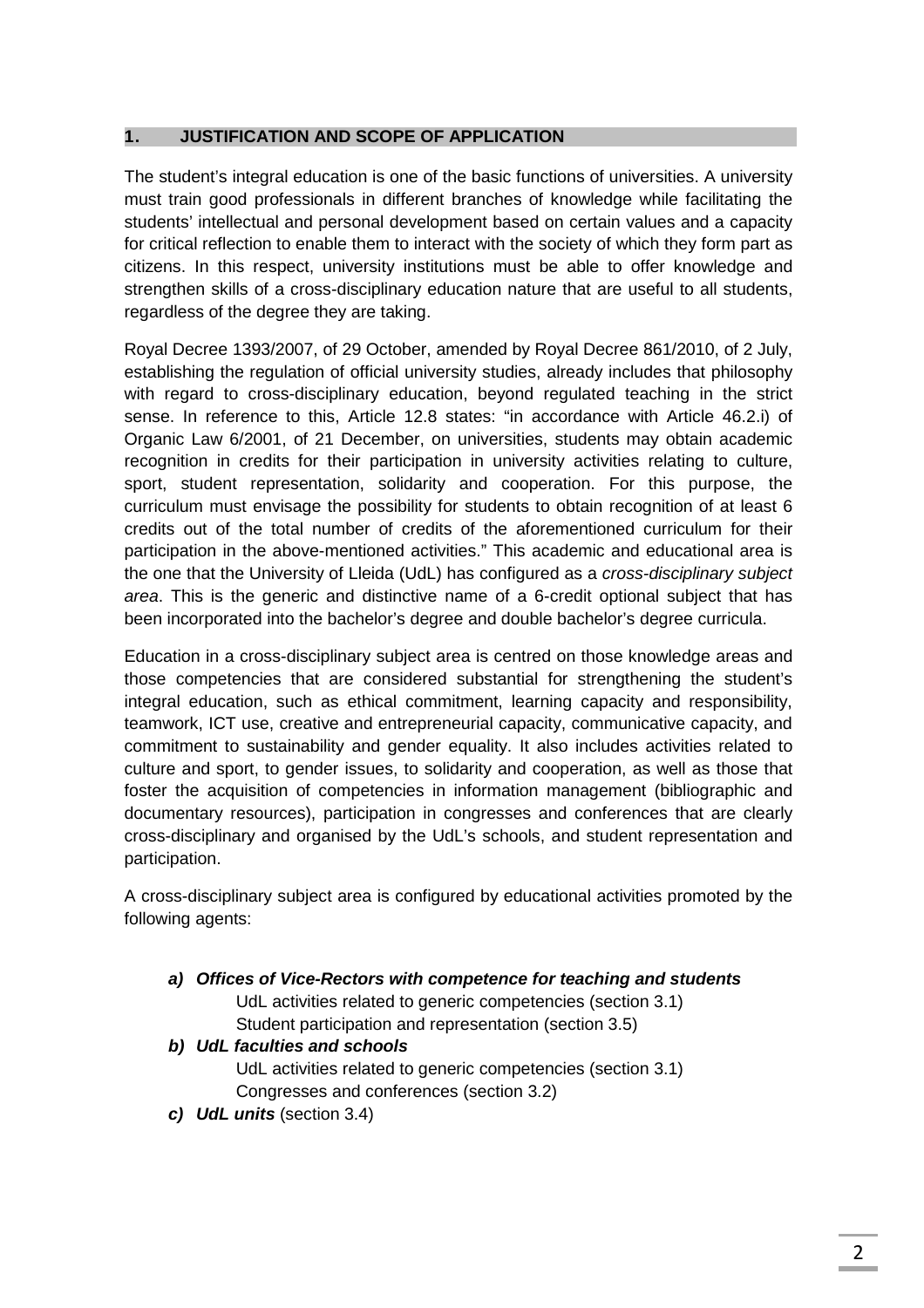The following are excluded:

- Continuing education courses, except those of the Summer University.
- Seminars and other unregulated academic activities.

Because of its legal and organisational specificity, foreign language education will have its own regulations, and will not be included in these regulations.

## **2. PLANNING CRITERIA**

2.1. For each academic year, the UdL will issue two deadlines for submitting crossdisciplinary subject area proposals, which shall be managed by the unit with competence for this type of education.

2.2. The proposals must have one person in charge from the UdL, who will sign the corresponding certificates. The person in charge must be a UdL lecturer or, where applicable, a person who has academic responsibility for the unit proposing the crossdisciplinary activity. For proposals related to student representation and participation, the Vice-Rector with competence for that area will be the person in charge.

2.3. Proposals by UdL faculties, schools and units must be approved in advance by the school's Study Committee or by the corresponding Office of the Unit Director, and must be accompanied by a favourable report.

2.4. The Student Affairs Committee must approve in advance the proposals for activities related to student participation.

2.5. The Academic Planning Committee will assess the proposals and issue the corresponding reports, which it must submit to the Governing Council for approval.

2.6. For each academic year, the UdL will establish a catalogue of cross-disciplinary subject area proposals.

2.7. A cross-disciplinary educational activity will only be activated if at least 10 students are enrolled in it.

## **3. CROSS-DISCIPLINARY SUBJECT AREA STRUCTURE**

3.1. The Offices of the Vice-Rectors for teaching and students, and the faculties and schools of the UdL may propose educational activities with a teaching load of **1 to 3 ECTS credits** related to the generic competencies approved by the UdL.

3.2. UdL faculties and schools may propose congresses, conferences and volunteering activities liable to be recognised within the cross-disciplinary subject area. The teaching load must be **1 or 2 ECTS credits**.

3.3. The maximum total number of cross-disciplinary subject area activities (including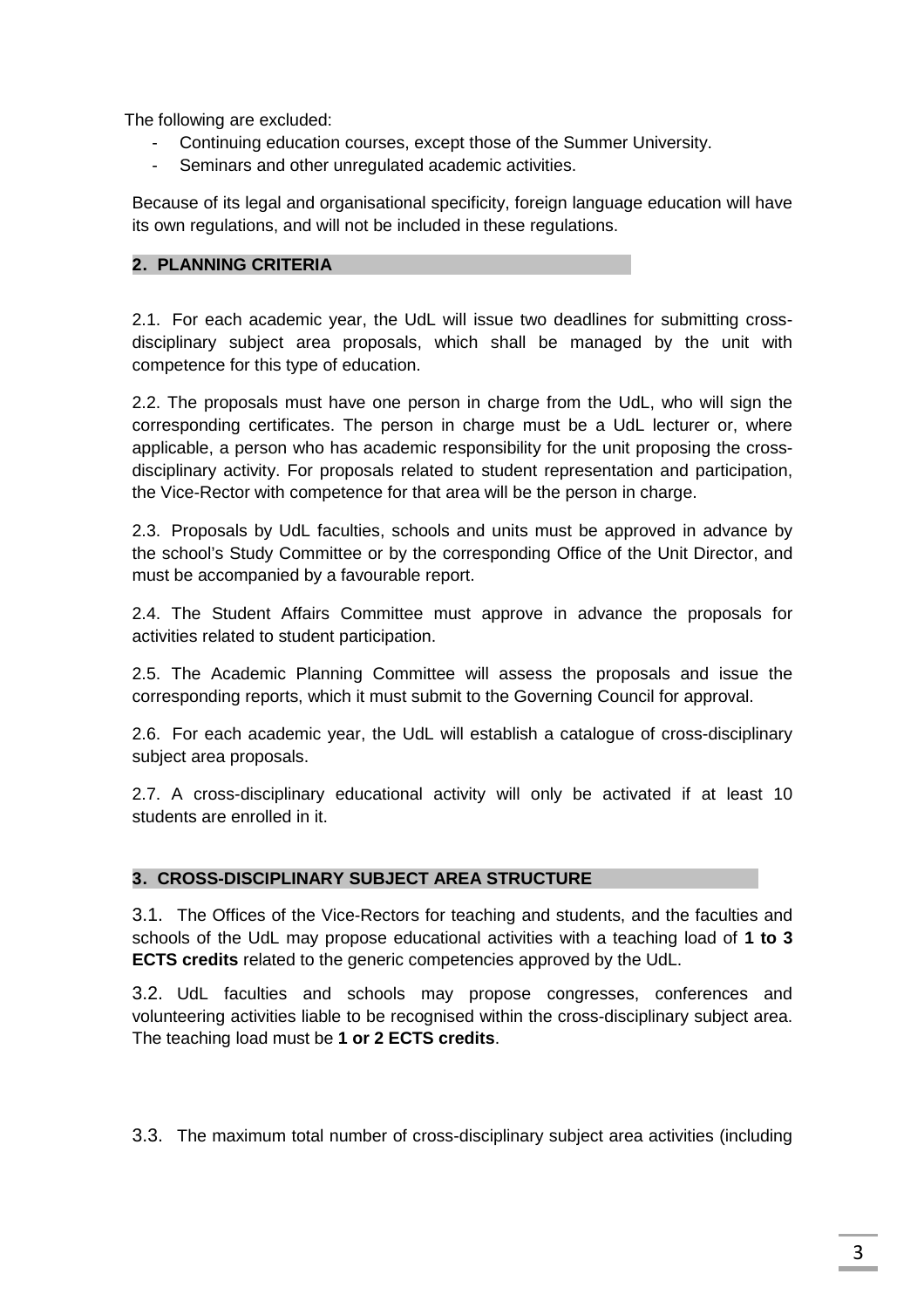| Maximum number of<br>activities | Students registered |
|---------------------------------|---------------------|
| 5                               | $<$ 1,000           |
| 6                               | 1,000 to 2,000      |
|                                 | >2,000              |

sections 3.1 and 3.2) that a school may propose per academic year depends on the students registered, as set out in the following table:

3.4. The Summer University; the Culture, Sports, Development and Cooperation, and Library and Documentation units; and the Dolors Piera Centre for Equal Opportunities and the Promotion of Women may, either individually or jointly with faculties and schools, propose activities with a teaching load of **1 to 3 ECTS credits**, depending on how many hours the proposed activity lasts and/or its academic and educational interest. Should these activities be organised jointly with faculties or schools, the units must submit them. The proposed activities must be related to the education given within the context of the Summer University, of sport, of cooperation, of gender issues, of information management competency acquisition, and of culture.

3.5. Within this context of cross-disciplinary education, special consideration will be given to student representation and participation. These types of proposal must be made by the Office of the Vice-Rector with competence for students, in collaboration with the Student Council.

3.6. The number of activated student representation and participation credits that can be recognised as a cross-disciplinary subject area is set out in Regulations for [Recognition of the Cross-Disciplinary Subject Area of Student Representation and](http://www.udl.cat/export/sites/universitat-lleida/ca/organs/vicerectors/veo/.galleries/docs/Materia_transversal_normativa_i_reconeixement/Reconeixement_credits_MTRiPE2016/Acord-218-2017.-Modificacio-Normativa-reconeixement-MTRiPE.pdf)  [Participation](http://www.udl.cat/export/sites/universitat-lleida/ca/organs/vicerectors/veo/.galleries/docs/Materia_transversal_normativa_i_reconeixement/Reconeixement_credits_MTRiPE2016/Acord-218-2017.-Modificacio-Normativa-reconeixement-MTRiPE.pdf) (in Catalan).

3.7. The internal distribution of academic time is governed by organisational flexibility and by the UdL's academic regulations.

## **4. ASSESSMENT AND GRADING**

4.1. The outcome of the assessment of the proposed educational activities can be *pass* or *fail* in accordance with the provisions of Article 5.5 of Royal Decree 1125/2003, of 5 September (Spain's Official State Gazette of 18 September 2003).

4.2. The *pass* grade requires monitoring of the student's dedication and may include assessment actions (written evidence or other types of test).

4.3. Once the activity has been completed, the person in charge must submit a list of the final grades to the Office of the Secretary of the school or unit promoting the activity so that it can issue the student certificates in accordance with the standard model.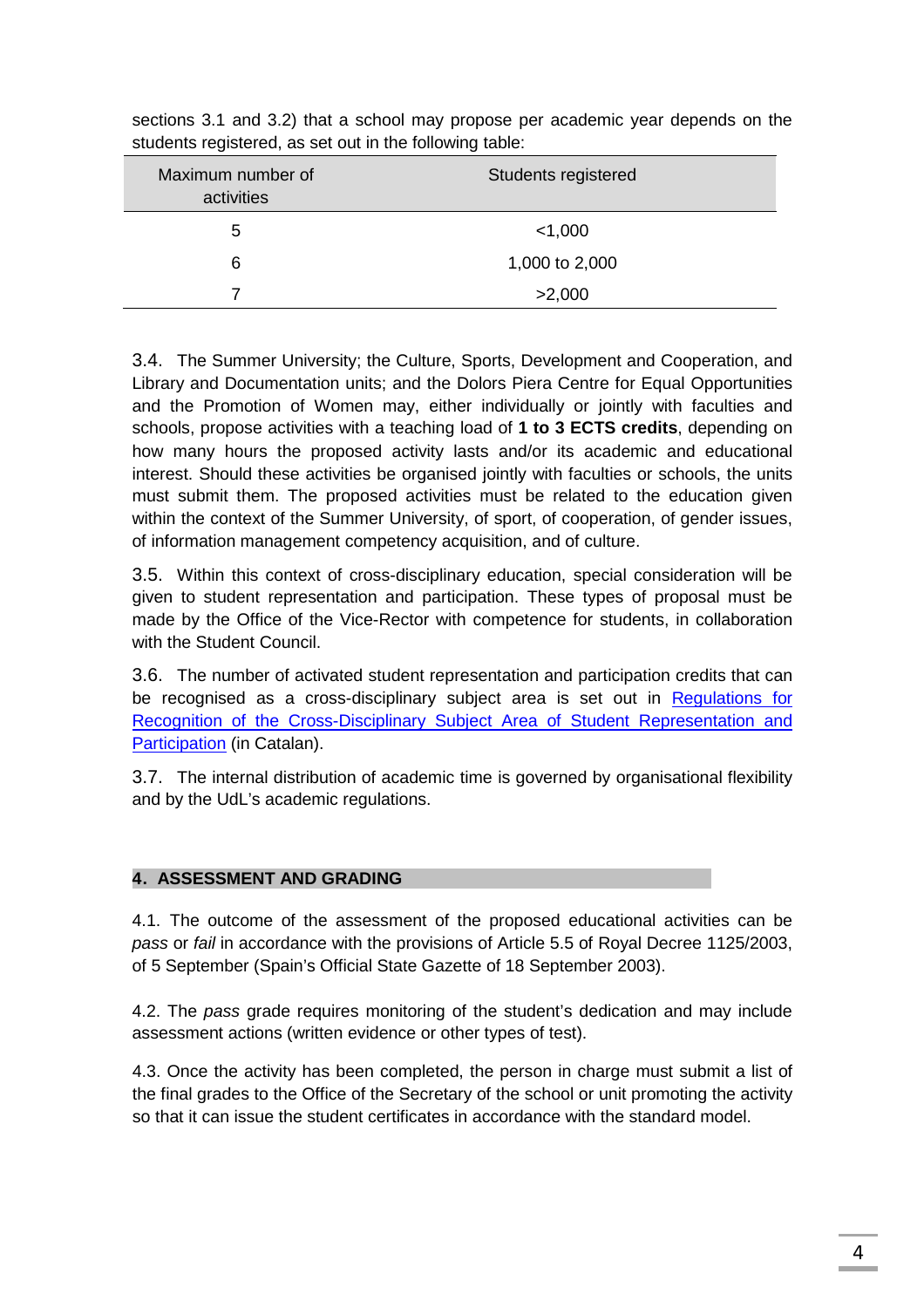4.4. The Office of the Secretary of the school or unit promoting the activity issues student certificates in accordance with the standard model. The people in charge of the cross-disciplinary educational activities sign the corresponding certificates containing the student's *pass* or *fail* grade.

# **5. ENROLMENT AND RECOGNITION**

5.1. Whenever possible, students must enrol in cross-disciplinary educational activities via the Electronic Office. Failing that, they may do so at the Offices of the Vice-Rectors, units, faculties or schools promoting the activities, which will also issue the certificates of participation in these activities.

5.2. To recognise these activities as a cross-disciplinary subject area, it is established that 1 ECTS credit will be obtained with 25 hours' dedication to the activity and a *pass* grade.

5.3. The recognition of cross-disciplinary subject area credits must be done by the Office of the Secretary of the UdL faculty or school where the student officially registered. The student must take the certificate to the school to get them recognised and to ensure they appear in his/her academic record.

5.4. Credits obtained by recognition are not graded numerically and do not count towards the student's academic record average.

5.5. To incorporate recognised credits into the academic record, the corresponding price, as set out in the Government of Catalonia Decree on public prices for Catalan public universities, must be paid.

5.6. The price applied is the one for the credit of an optional subject with a 'C' teaching structure coefficient.

# **6. ALLOCATION OF FINANCIAL RESOURCES GENERATED**

6.1. Income from the students' enrolment in cross-disciplinary educational activities, to which no indirect costs are applied, must be allocated to:

- Remunerating the lecturers participating in these activities. The maximum rate of pay per hour taught must be set by the Office of the General Manager. Those lecturers who do not reach the maximum teaching capacity that they should achieve in accordance with the UdL Academic Dedication Plan (PDA) must incorporate teaching on cross-disciplinary education into the Academic Planning Plan (POA) of the academic year and, therefore, will not receive any financial remuneration.
- Other educational activity infrastructure and organisational costs.
- Teaching quality improvement programmes in faculties and schools or in other global actions in this field promoted by the UdL.